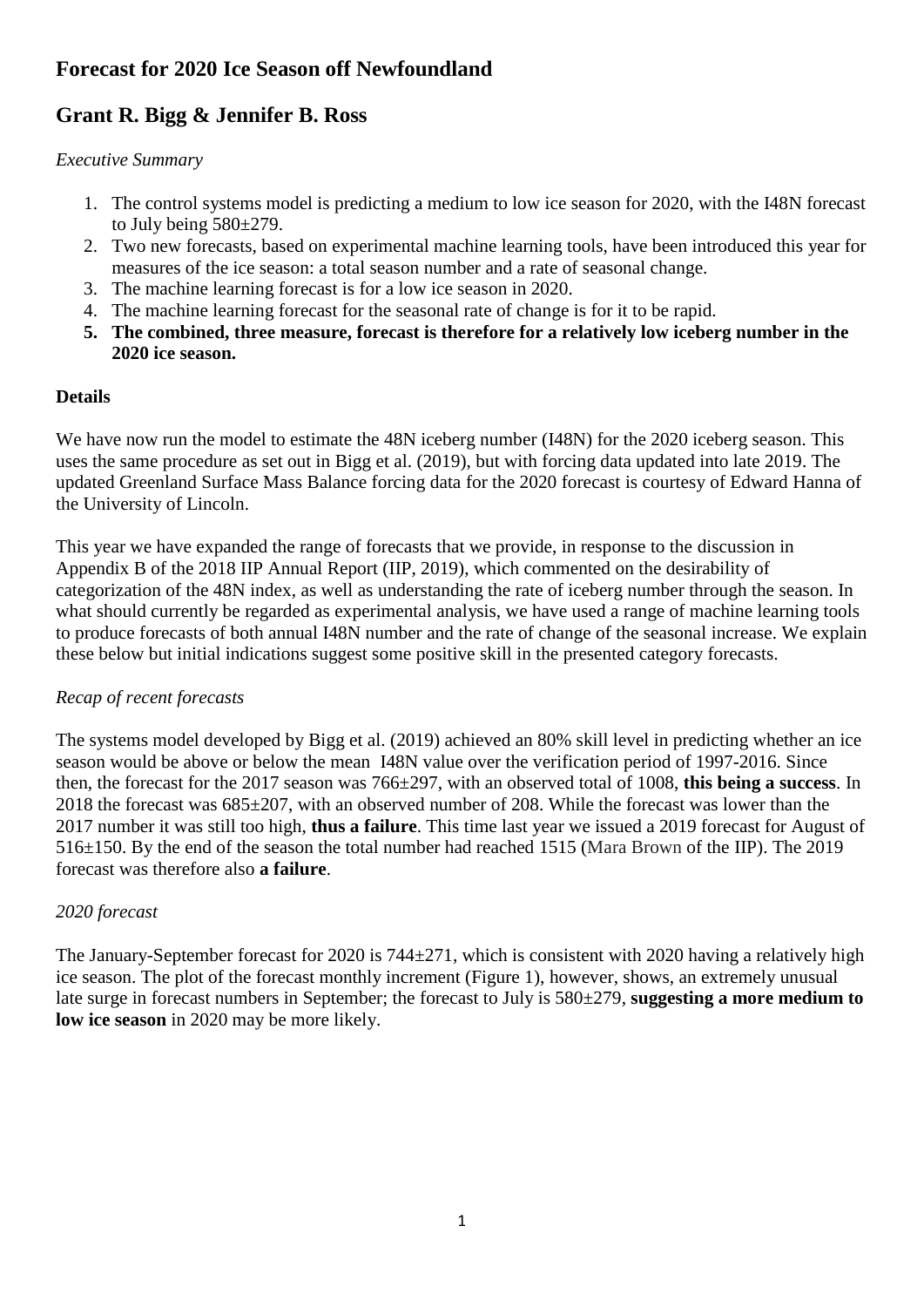

Figure 1: Forecast of the 2020 ice season I48N, with standard deviation error bars shown.

#### *New forecast elements*

In response to the analysis of IIP (2019) we decided to introduce two new forecast approaches this year. We have trialled forecasts of the total magnitude of the ice year and the relative rate of increase of iceberg numbers through the season. This rate of increase is calculated each year from the difference between the 85th percentile (of the year's I48N) and the 15th percentile, divided by the number of months between these events and then he result normalised relative to the year's total I48N. Therefore, a high rate implies a sudden increase in the number of icebergs past 48°N, whereas a low rate suggests a gradual increase over the ice year. In both cases we have used a three category predictand – for I48N total this is 0 (low, < 231), 1 (medium, 231-1036) and 2 (high,  $> 1036$ ), while for rate of iceberg number increase it is 0 (low, <0.33), 1 (medium, 0.33-0.66) and 2 (fast, >0.66). For predicting both measures of I48N we used 3 machine learning tools: linear discriminant analysis, a linear Support Vector Machine algorithm (SVM) and a quadratic SVM algorithm. All models used knowledge of the annual means of the three environmental parameters forcing the control systems model, namely Labrador Sea Surface Temperature, NAO and the Greenland Surface Mass Balance, as well as allowing a measure of auto-regression through having knowledge of previous years' value of the appropriate measure. As both measures have three categories, a success level over 33.3% means the method has some skill. The forecasts for the 2020 ice season are given below in Table form; the time period over which the skill level was assessed was 1932-2018.

#### **Table 1: Prediction of magnitude of ice year**

All three models predicting **level 0** (low ice year) so less than 230 bergs past 48°N in total.

|                             | Linear              | Linear SVM   Quadratic |            |
|-----------------------------|---------------------|------------------------|------------|
|                             | <b>Discriminant</b> |                        | <b>SVM</b> |
| <b>RMSE</b>                 | 0.885               | 0.917                  | 0.826      |
| % of time the prediction is | 48.9%               | 43.2%                  | 52.3%      |
| true                        |                     |                        |            |
| Correlation                 | 0.234               | 0.154                  | 0.285      |